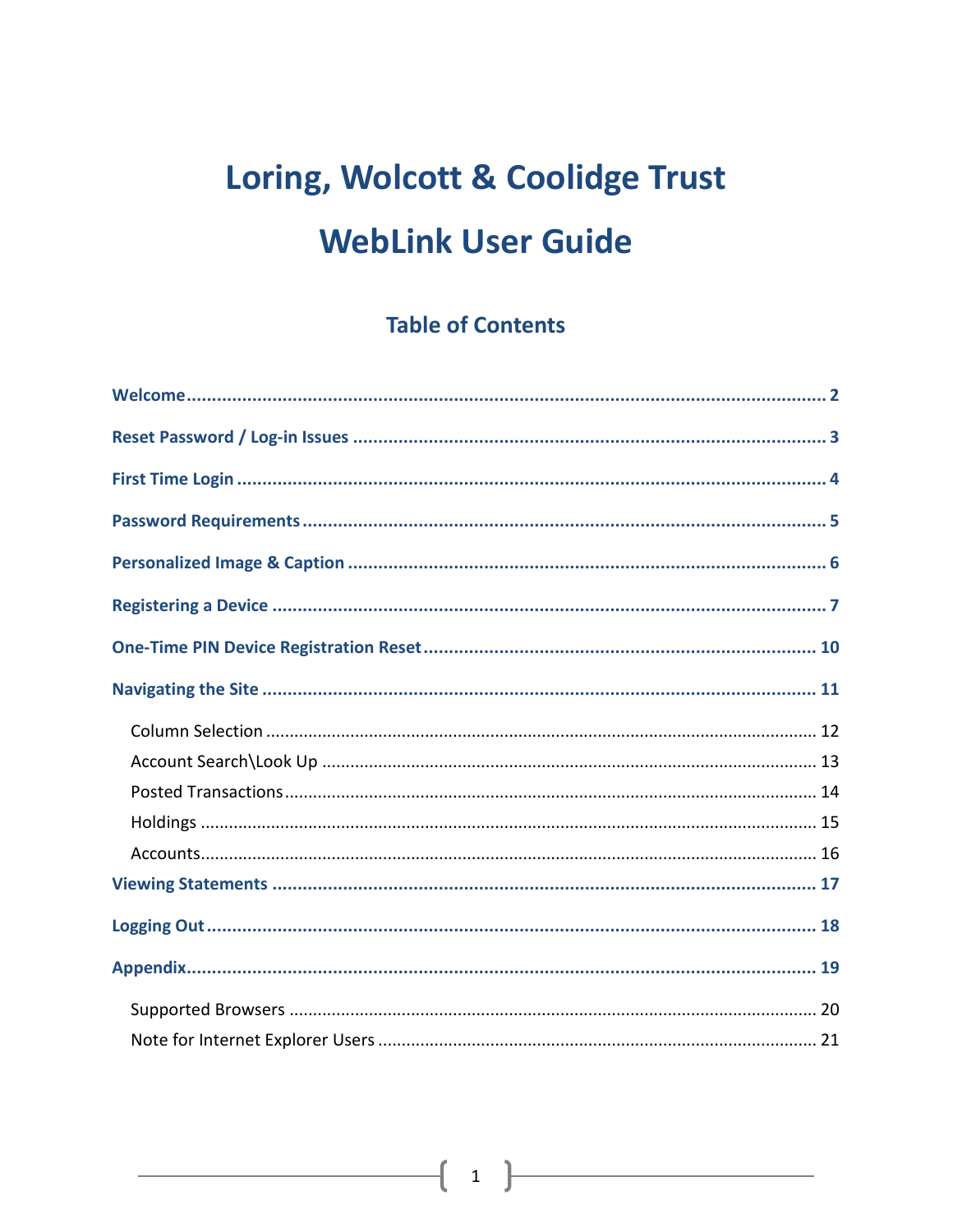## <span id="page-1-0"></span>**Welcome**

WebLink provides access to your investment portfolio 24/7.

In order to conform to the Federal Financial Institutions Examination Council (FFIEC) Authentication Guidance, our WebLink site requires you to step through a multi-factor authentication process. The following information is provided to assist you with the WebLink login procedure.

This guide is meant to act as a resource for our clients as well as other users of this site. It will be most beneficial for first time users or for anyone who has recently had their password reset.

Additionally, there are some helpful tips for navigating the new site.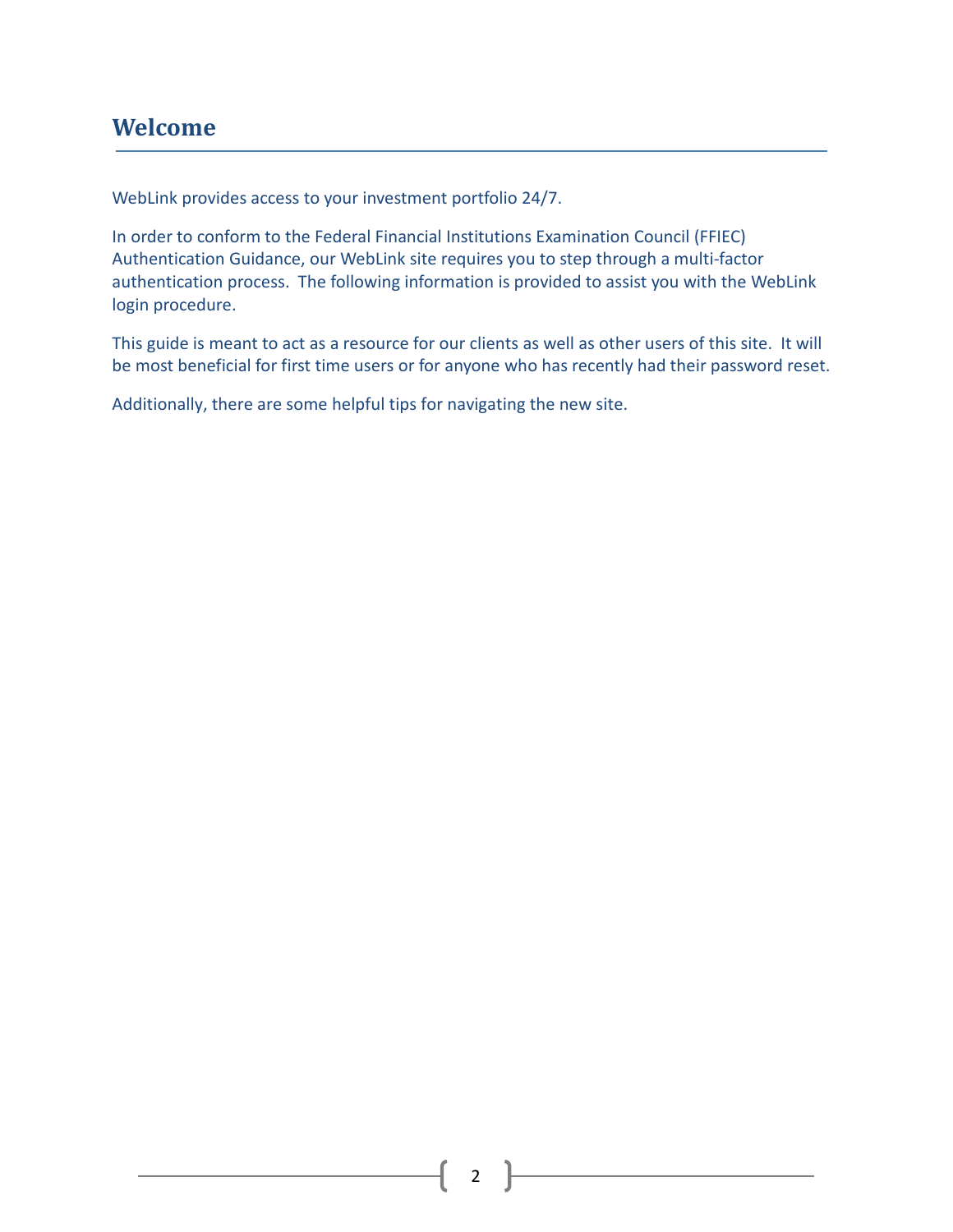# <span id="page-2-0"></span>**Reset Password / Log-in Issues**

Please contact the LWC office by email at [clientaccountaccess@lwcotrust.com](mailto:clientaccountaccess@lwcotrust.com) or by phone at 617-523-6531 for assistance in resetting your WebLink password.

If you have issues with obtaining your One-Time PIN (OTP), please review this guide for necessary step-by-step instructions on how to fix common issues. If you continue to have trouble with logging in, please contact the Client Account Access group at the above phone number or email address for further assistance.

We are available to assist you during office hours: Monday through Friday (except holidays) between the hours of 9am and 5pm.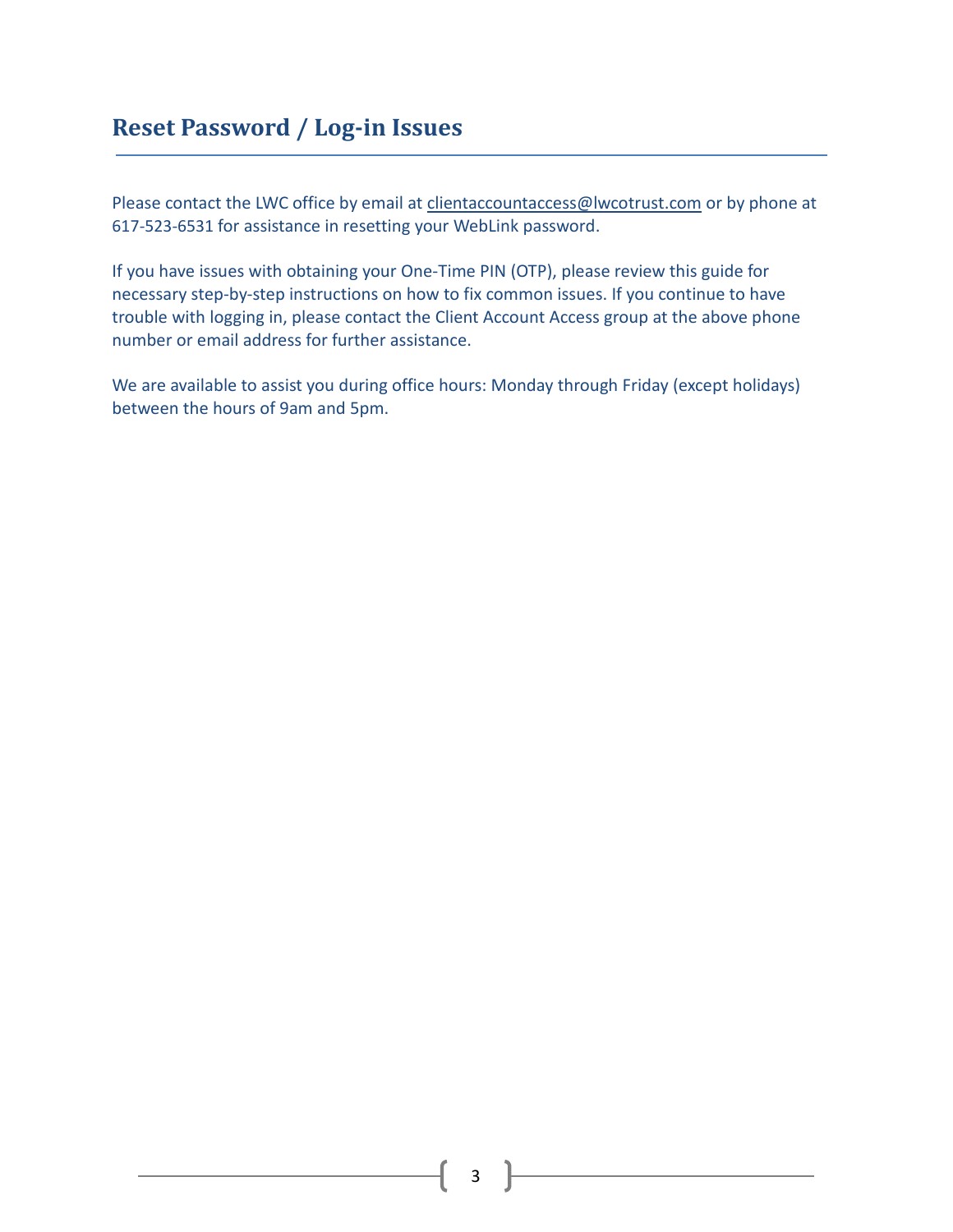# <span id="page-3-0"></span>**First Time Login**

**Enter your User ID and click on "Proceed".**

| LWC                                   |
|---------------------------------------|
| LORING, WOLCOTT & COOLIDGE            |
| Trusted Relationships for Generations |
| <b>User Login</b>                     |
| User ID <sup>*</sup>                  |
| Your Username                         |
| Remember my User ID                   |
| Proceed                               |
| Trouble signing in?                   |
|                                       |

**Enter your Password. Click on "Sign in".** 

| <b>User Login</b> |        |                      |         |  |
|-------------------|--------|----------------------|---------|--|
|                   |        | Welcome              |         |  |
|                   |        | <b>Your Username</b> |         |  |
|                   |        | Not You?             |         |  |
|                   |        |                      |         |  |
| Password *        |        |                      |         |  |
|                   |        |                      |         |  |
|                   |        |                      |         |  |
|                   | Cancel |                      | Sign in |  |
|                   |        | Trouble signing in?  |         |  |

Trouble signing in?

If this is your first time logging into the site, or you have had your password reset, you must change your password. The next section outlines password requirements.

**If you are an active user of our WebLink site, you will not be required to go through the password change process.**

 $4$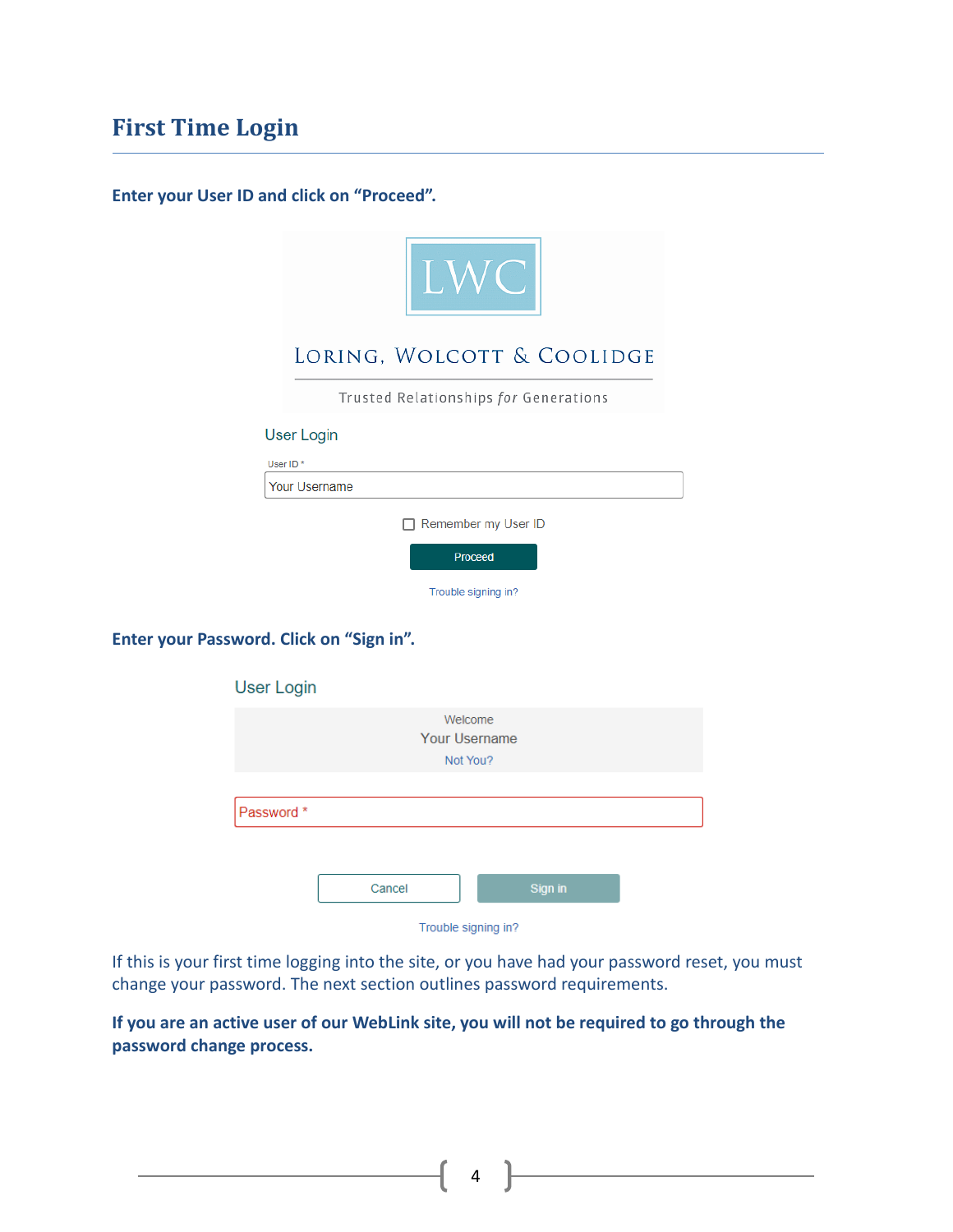### <span id="page-4-0"></span>**Password Requirements**

The new password must contain at least 4 alphabetic characters and contain at least 1 numeric character. The new password must be different from the last 3 previously created passwords.

First, enter your "Old Password". **This will be the temporary password that was emailed to you prior to login.**

Then enter your new password in the "New Password" and "Confirm New Password" fields. This is a password of your choosing.

#### **Change Password**

This page allows you to update your password. The following rules apply when changing passwords:

New Password must contain at least 4 characters. Password must contain at least 1 numeric character. The new password must be different from the last 3 previously created password or passwords.

Old Password: \*

New Password: \*

Confirm New Password: \*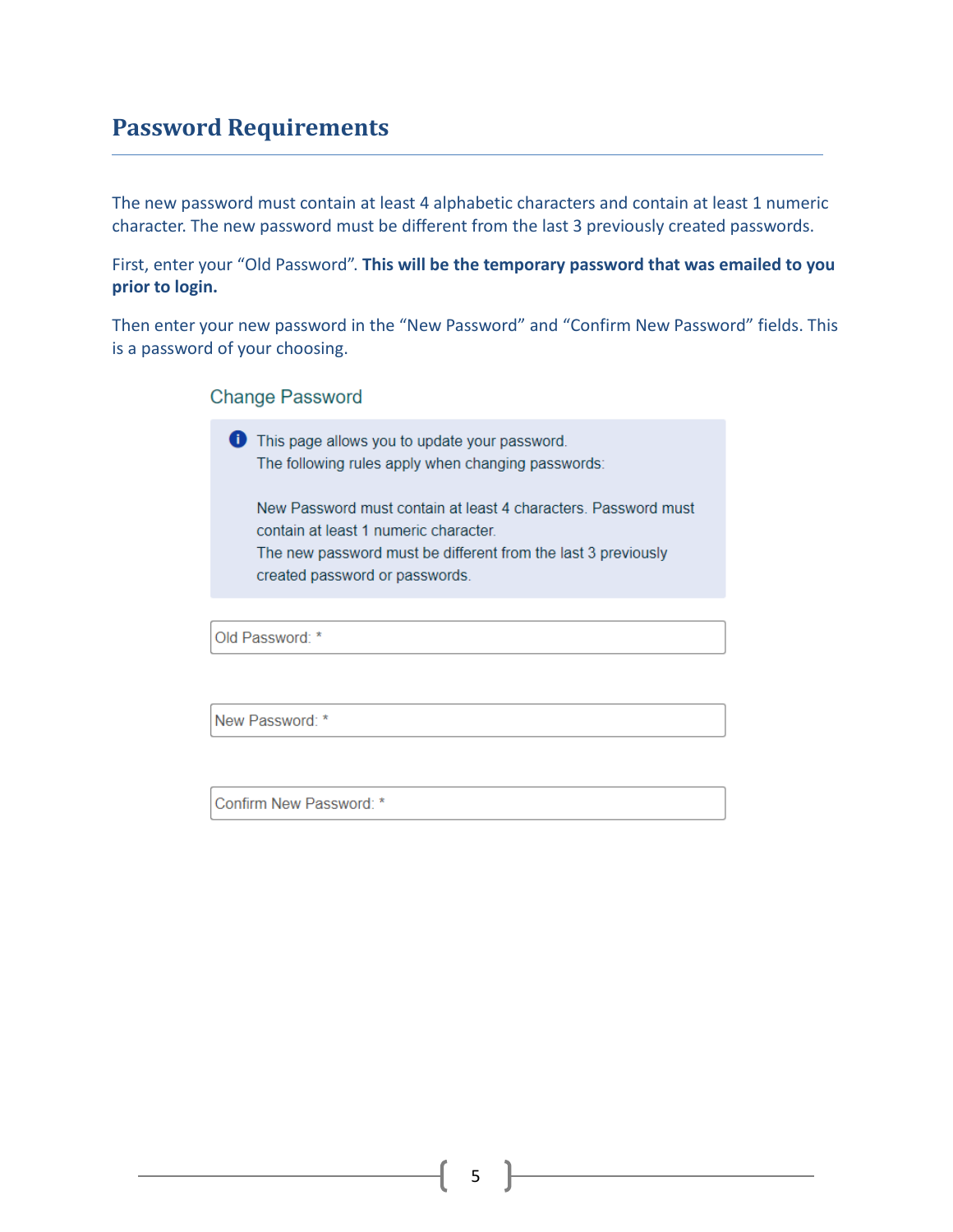# <span id="page-5-0"></span>**Personalized Image & Caption**

**You must select an image and provide a personalized caption**. Both will become part of your login process from this point forward. The purpose of the image and caption is to prevent others from coaxing you into entering your password to a fake site. Your log in to our WebLink site will *always* display the image and caption that you have selected.

**Click on an image of your choosing.** You may click on "Get More Images" if you do not like any of the options displayed.



### **Select Security Image**

**Next, enter a personalized caption and click "Proceed".Image Caption** 



Your Personalized Caption:

Your caption here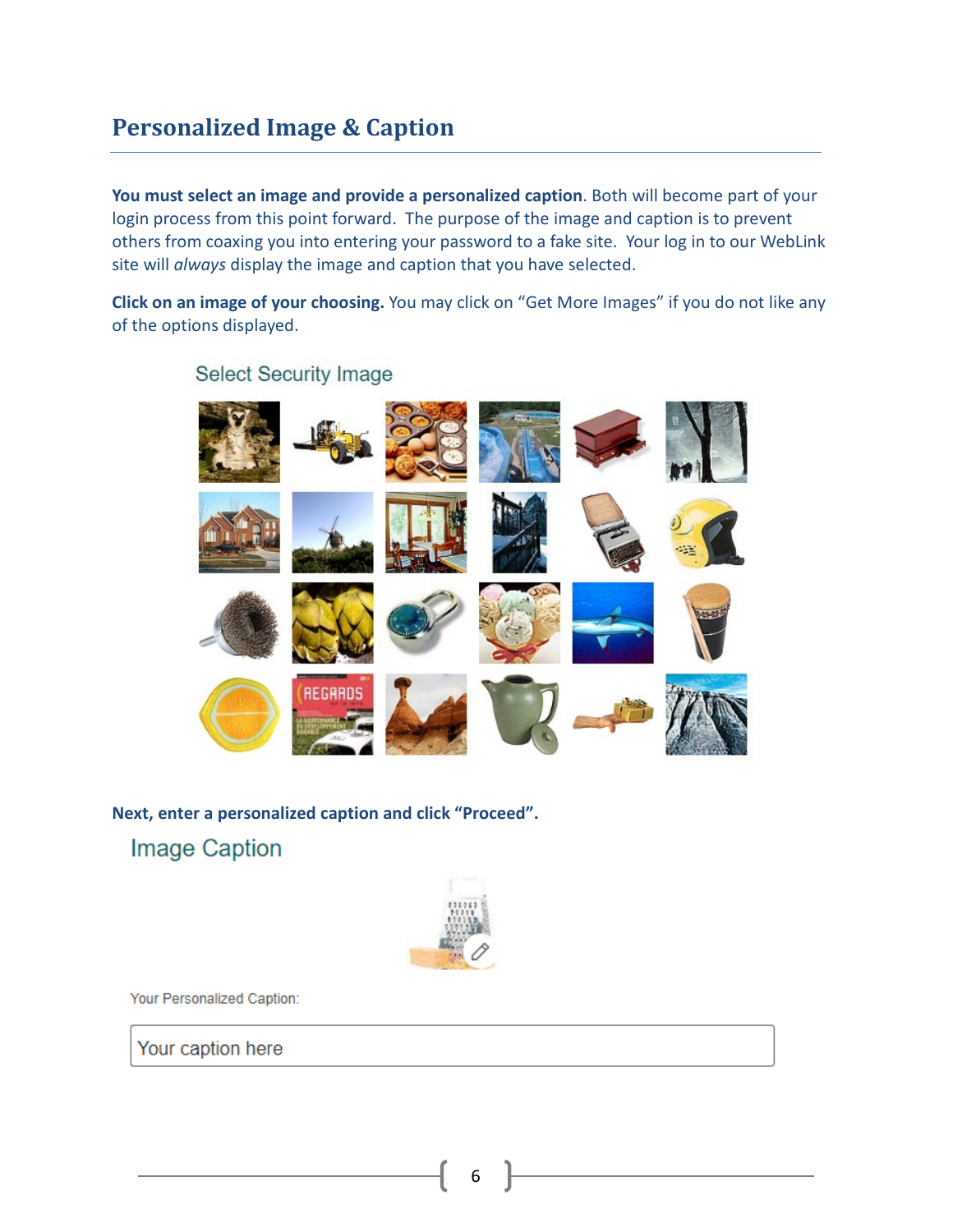## <span id="page-6-0"></span>**Registering a Device**

The next step is authenticating your login by registering an Out-of-Band PIN device. Click **Add a New Device**.

### **Select OTP Device**

|        | Your Out-of-Band PIN Device is the delivery destination where you will<br>receive time-limited passcodes (PINs) during the login process. When<br>prompted to enter your PIN, you will use that device to retrieve your PIN. |  |
|--------|------------------------------------------------------------------------------------------------------------------------------------------------------------------------------------------------------------------------------|--|
|        |                                                                                                                                                                                                                              |  |
|        | Test Device + Add a New Device                                                                                                                                                                                               |  |
| Cancel | Proceed                                                                                                                                                                                                                      |  |

The following screen asks for you to complete the device detail fields. Complete the device detail fields as follows:

- **• Assign a Device Name.** You can enter any label for your device e.g. "Cell", "Mobile" etc.
- **• Select one of the 'Device Profile' options.** This field determines how you will receive your One-Time PIN. You can opt to receive your PIN by either **SMS text or a voice callback**.
- **• Enter 'Route to Number'.** Enter the phone number of the user in the following format: +(Country Code) (Phone Number) e.g. +18005551212.
- *\*International clients: Please visit <https://countrycode.org/> if you do not know your country code. Upon clicking your country, the box located at the top of the page will display the code(s) needed to dial out from the USA to your international phone number*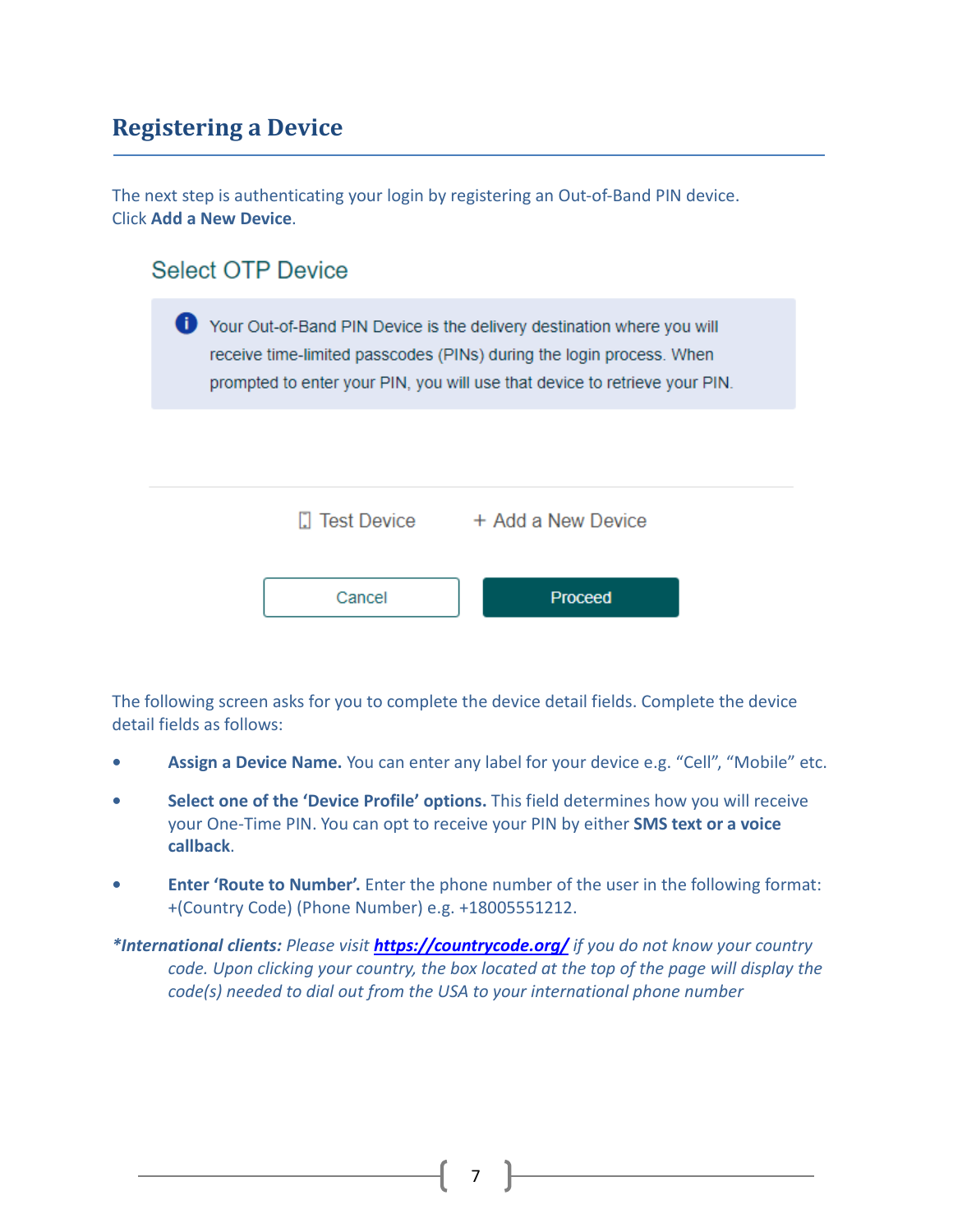| Add a New Device                                         | × |
|----------------------------------------------------------|---|
| Device Name: *                                           |   |
| Device Profile:                                          |   |
| SMS/Text Message                                         |   |
|                                                          |   |
| Route to Number: *                                       |   |
| Format: +(Country Code)(Mobile Number) e.g.+448989888888 |   |
| Cancel<br><b>Save</b>                                    |   |

Click '**OK'.** The device will now appear under your list of 'Out-of-Band PIN Devices'. Select your newly added device and click "**Proceed".**

| O | Cevice Name (+18005551234) |                    |  |
|---|----------------------------|--------------------|--|
|   | $\Box$ Test Device         | + Add a New Device |  |
|   | Cancel                     | Proceed            |  |

Upon hitting proceed, a 6-digit PIN will be sent to your registered phone number in the delivery method chosen earlier (text or phone call). Enter the newly received 6-digit PIN in the 'OTP Code' textbox, then click **'Validate OTP'**.

| OTP Code * |        |                                                                                     |  |
|------------|--------|-------------------------------------------------------------------------------------|--|
|            |        |                                                                                     |  |
| device.    |        | If you did not receive the OTP code, please wait a minute or try reconfiguring your |  |
|            | Cancel | <b>Validate OTP</b>                                                                 |  |
|            |        | Reconfigure OTP Device                                                              |  |

**If an error message appears stating the PIN is incorrect,** click the **'Reconfigure OTP Device'** link in blue to the left of the cancel button. Confirm that your phone number does not have any typos and is formatted properly. If anything is incorrect, please refer back to **page 7** to redo the steps.

8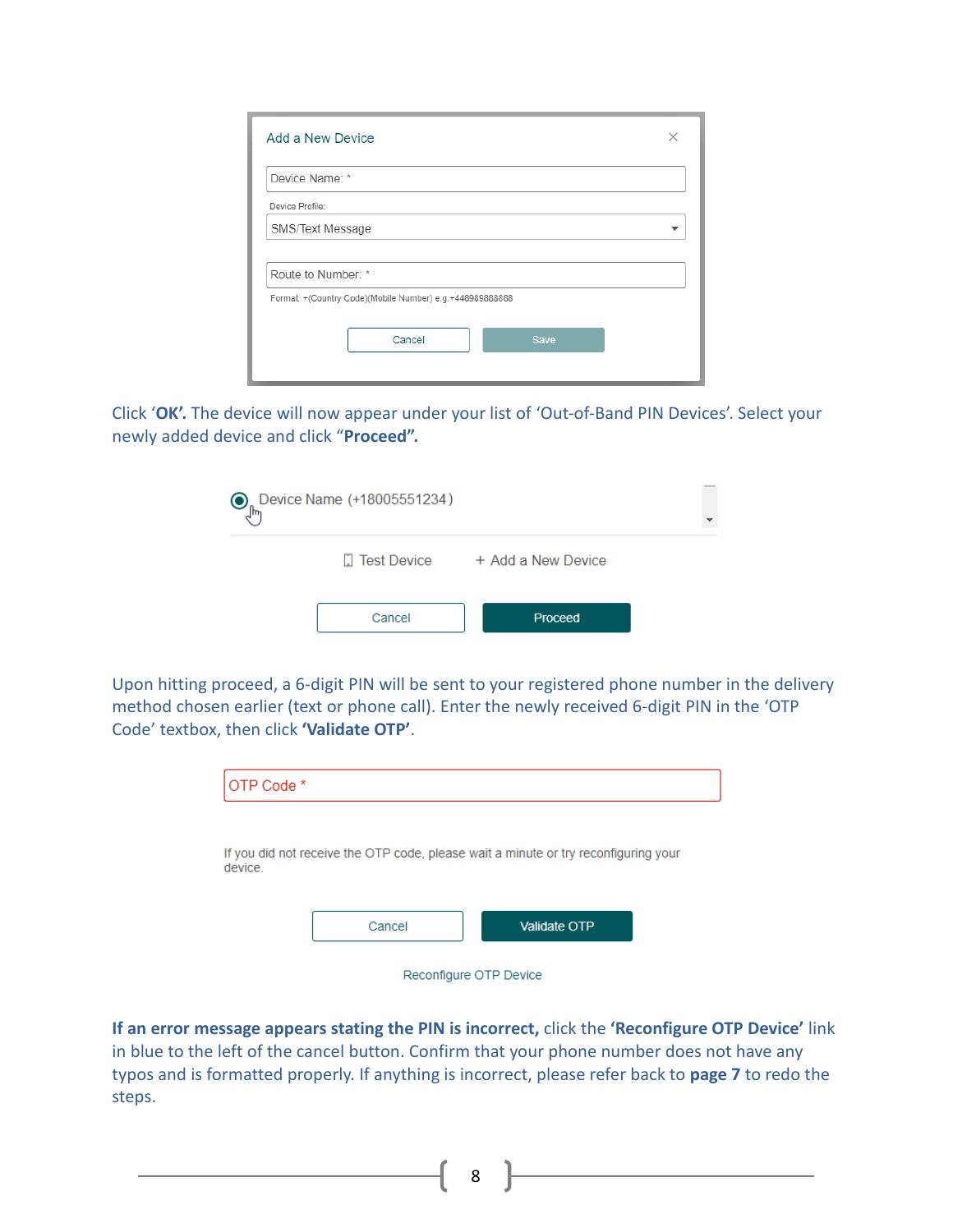The final step is to register your device.

- If you **are not** on the device you will be using all the time, **select "No, this is not my computer or mobile device."**
- If you **are** on the device you will be using regularly, select **"Yes, this is my computer or mobile device that I use regularly."** *This will result in an additional box where you will provide a device name. This is a free form box and anything can be entered (ie. Home computer, work computer, laptop, etc.).*

Click **'Proceed'**.

#### **Note: If you answer "Yes" here to register your device, you will** *not* **need to generate a One-Time PIN on this device for future logins.**

Once the steps outlined above have been completed, you will be logged into the LWCT WebLink site.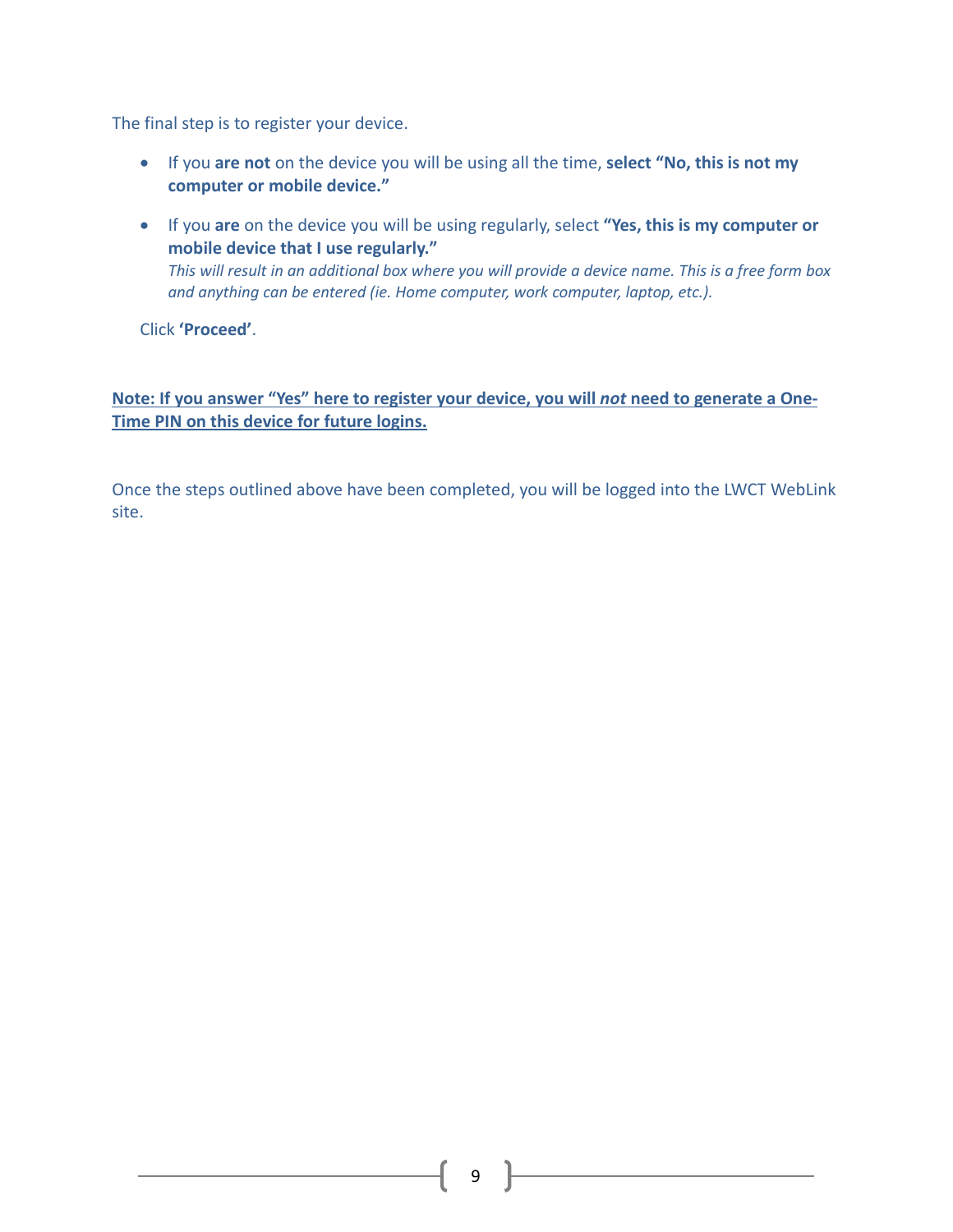## <span id="page-9-0"></span>**One-Time PIN Device Registration Reset**

| Password <sup>*</sup> |                     |         |  |
|-----------------------|---------------------|---------|--|
|                       |                     |         |  |
|                       | Cancel              | Sign in |  |
|                       | Trouble signing in? |         |  |

At the login screen, **click on 'Trouble signing in?'**

**Select 'I have problems with my One-Time PIN',** enter your username in the textbox and click '**Proceed'**.

> Problems signing in to your account. Please select your issue:  $\bigcap$  I forgot my password. I have problems with the One-Time-PIN. Enter the email address, username or alias that you use to sign in. Your username

**Select 'I want to reset my One-Time PIN device'**, enter your password and click '**Proceed**'.

# Problems signing in to your account. Select your problem:

◯ I don't know my One-Time-PIN device.

I want to reset my One-Time-PIN device.

Password \*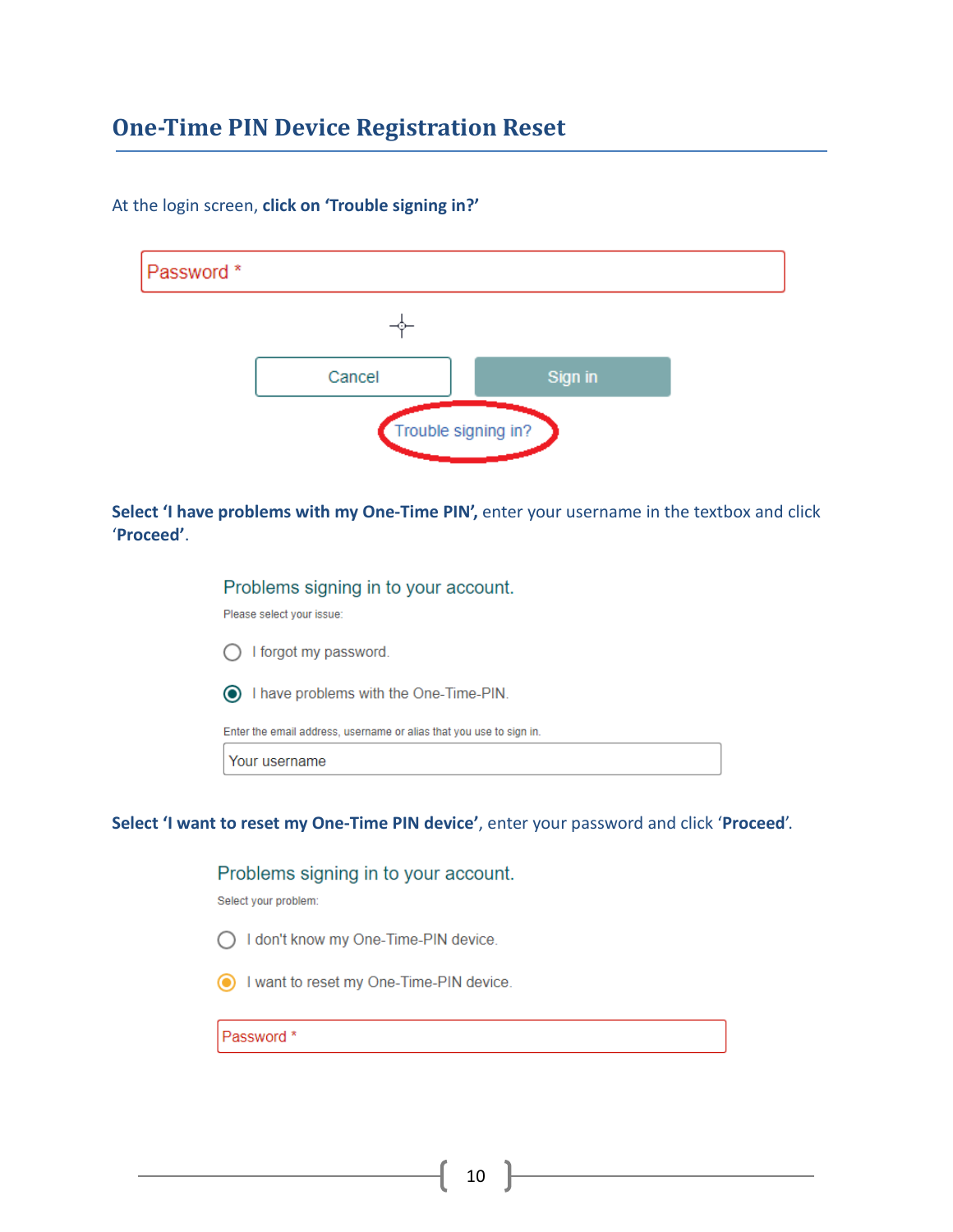The following message will appear. Click **'OK'.** 

### Problems signing in to your account.

Thank you. A temporary One-Time-PIN device reset link has been sent to your registered email address.



Now, check your email inbox for the below email message. If you do not receive it within 5-10 minutes, check your spam folder.



**Click the link provided in the email** to add/reset your registered device. The below page will generate. Enter your password and click 'Sign in'.

# **User Login**  $\heartsuit$  Your One-Time-PIN device has been reset. You can sign into your account to reconfigure your One-Time-PIN device. Welcome Your Username Not You? Password\*

The next step is authenticating your login by registering an Out-of-Band PIN device. Please refer to **Registering a Device** section of this guide for further guidance, found on **page 7**.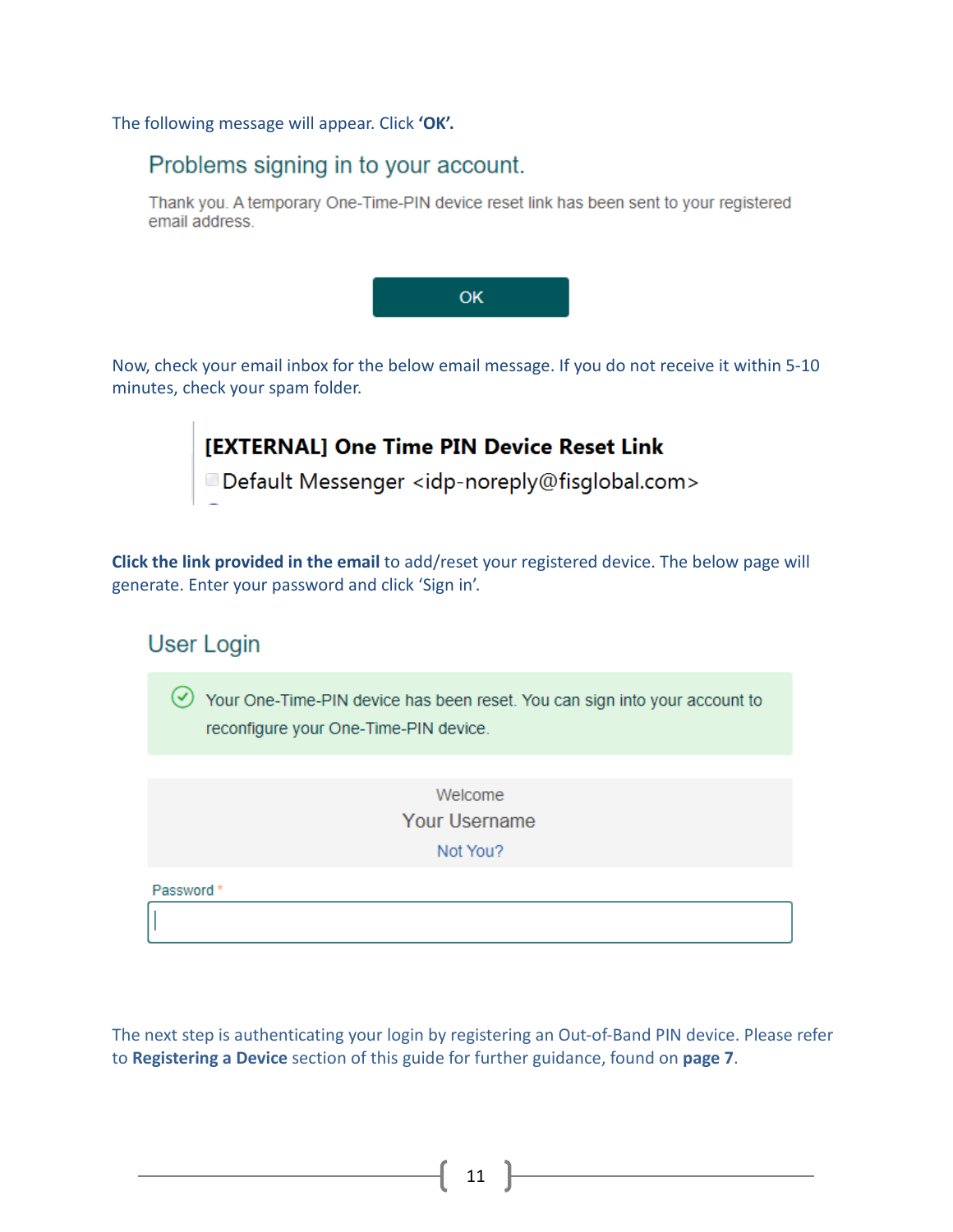## <span id="page-11-0"></span>**Navigating the Site**

### <span id="page-11-1"></span>*Column Selection*

Selecting columns now appear as check boxes, making it easier to add/remove columns in a single step. Some columns are identified as 'mandatory', ensuring a report cannot be blank. These mandatory columns do not apply to File Download. Use the Settings icon to view available columns on a report.

Some reports have been updated to include new columns, and some columns have been renamed.

| Account Number                   | Accrued Income                  | Book Value                  |  |
|----------------------------------|---------------------------------|-----------------------------|--|
| $\triangledown$ CUSIP            | $\vee$ Cost                     | $\vee$ Description          |  |
| Earnings/Share                   | Est Annual Income               | Industry                    |  |
| Interest Rate                    | Last Priced Time                | Market Value<br>$\sqrt{}$   |  |
| Maturity Date                    | Moody's                         | Original Face               |  |
| P/E Ratio                        | Percent Category                | Percent of Total            |  |
| Pledged Units                    | Price                           | Price Date                  |  |
| Quantity<br>$\blacktriangledown$ | Standard & Poor's               | $\sqrt{\phantom{a}}$ Ticker |  |
| Unit Tax Cost                    | Unrealized G/L<br>$\mathscr{A}$ | Yield @ Market              |  |
|                                  |                                 |                             |  |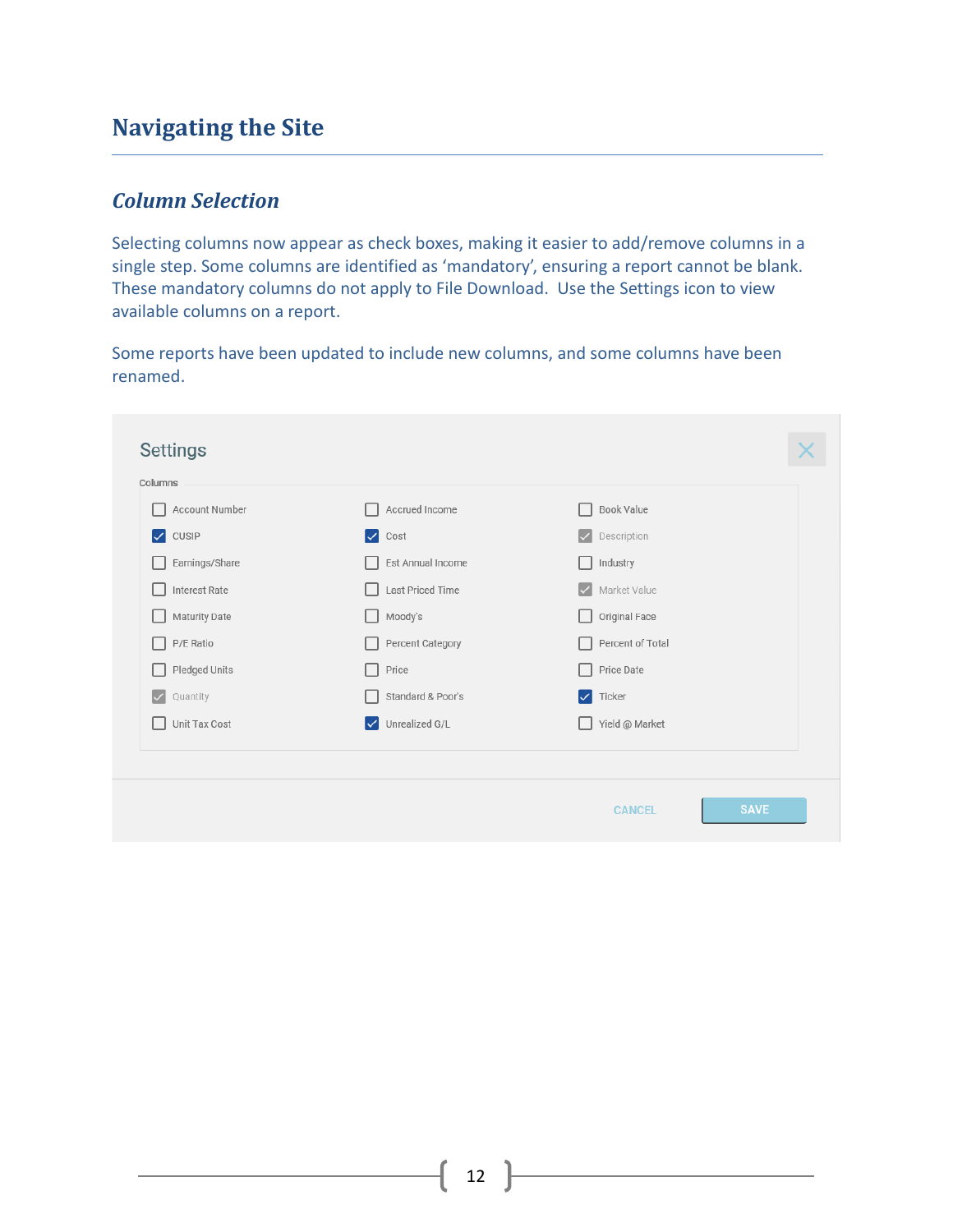## <span id="page-12-0"></span>*Account Search\Look Up*

The Account Lookup enhanced to allow "Begins With" search by partial name or number. A "Filter Search Results" is available to filter the results by "Contains" name or number.

|        |                              | GO           |
|--------|------------------------------|--------------|
|        | <b>Account Number/Name</b>   |              |
| ∩      | 12345678 - ACCOUNT NAME 1    |              |
| □      | 23456789 - ACCOUNT NAME 2    |              |
| ∩      | 34567890 - ACCOUNT NAME 3    |              |
| ∩      | 45678901 - ACCOUNT NAME 4    |              |
| $\Box$ | 56789012 - ACCOUNT NAME 5    |              |
| ∩      | 67890123 - ACCOUNT NAME 6    |              |
| $\Box$ | 78901234 - ACCOUNT NAME 7    |              |
|        | <b>Filter Search Results</b> |              |
|        |                              | <b>RESET</b> |
|        |                              |              |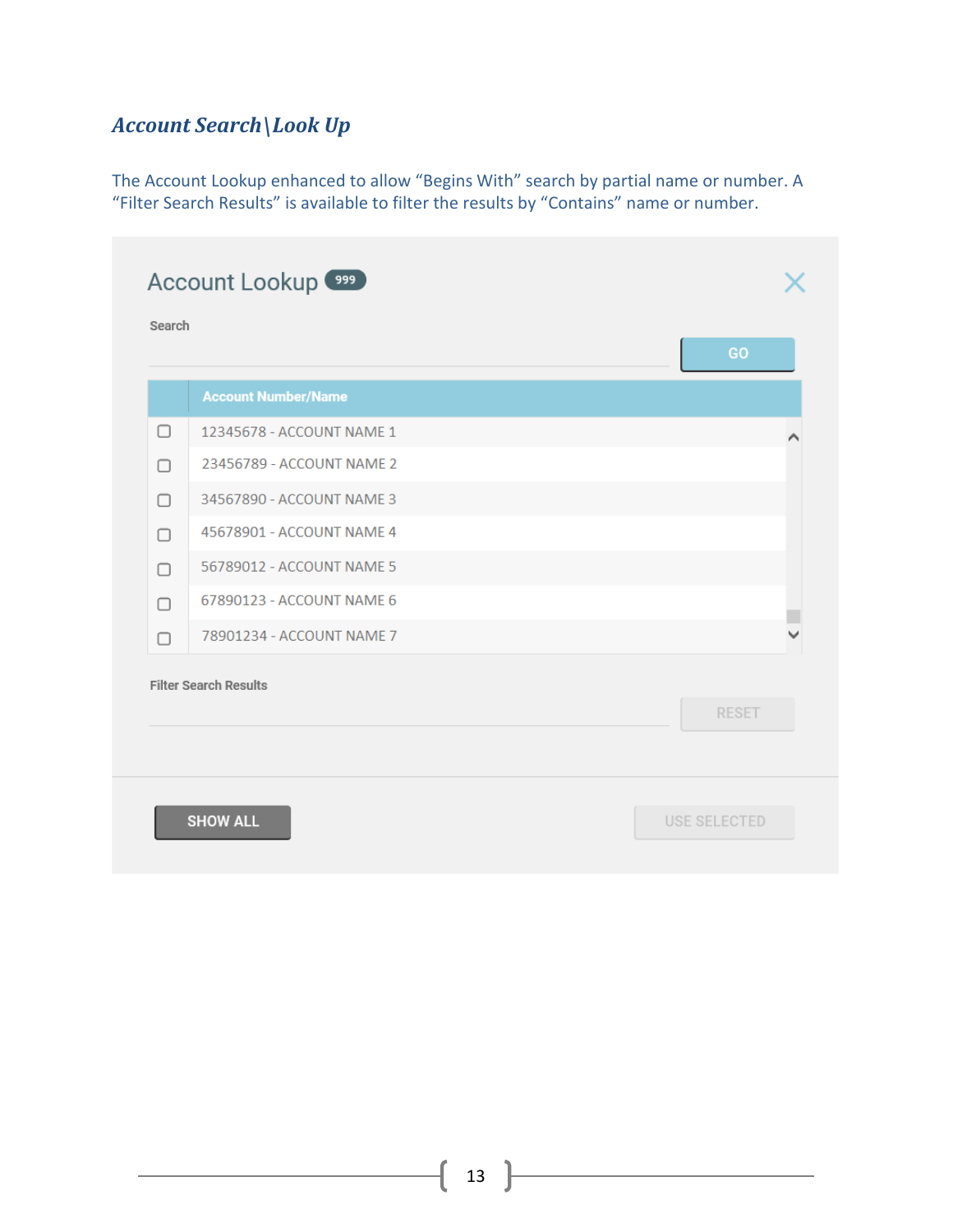### <span id="page-13-0"></span>*Posted Transactions*

- Transaction Description now displays the first two lines of the transaction
- Two new Date Range options are now available: Fiscal Year to Date, All Available
- Two new Group By options are now available: Trade Date and Security Name
- When sorting by Transaction Type, Trade Type and Security Name now display totals of each sub-category

| <b>Posting Date</b> | <b>Transaction Description Y</b> | <b>Ticker</b> | <b>CUSIP</b> | - V - 1<br>Cash |        | <b>Principal Cas Y</b> Income Cash Y | Cost   | <b>Quantity</b> |  |
|---------------------|----------------------------------|---------------|--------------|-----------------|--------|--------------------------------------|--------|-----------------|--|
| 06/01/2021          | DIVIDEND ON 1,334 SHS C          | <b>CHD</b>    | 171340102    | \$123,40        | \$0.00 | \$123.40                             | \$0.00 |                 |  |
| 06/01/2021          | <b>INTEREST ON BLACKROCK</b>     | <b>TTTXX</b>  | 09248U551    | \$5.60          | \$0.00 | \$5.60                               | \$0.00 |                 |  |
| 06/02/2021          | DIVIDEND ON 6.322.368 S          | <b>VFSUX</b>  | 922031836    | \$78.90         | \$0.00 | \$78.90                              | \$0.00 |                 |  |

- Posted Transaction Detail now condenses display of codes and related descriptions
- An advanced Filter is available to search for transactions. You can search by Security (CUSIP, Ticker or Security Name), Trans Codes, Cash, or Units. The values that display as available for search are based on the data returned on the Posted Transaction Report.

<span id="page-13-1"></span>

|        | Filter By Security                    |                |                          | Filter By Trans. Codes           |  |
|--------|---------------------------------------|----------------|--------------------------|----------------------------------|--|
|        | <b>CUSIP - Security Name - Ticker</b> |                | $\Box$                   | Code - Desc.                     |  |
| ⊓      | 002824100 - ABBOTT LABORATORIES - ABT | $\wedge$       | ∩                        | <b>ACCRUED INT - ACCRUED INT</b> |  |
| n      | G1151C101 - ACCENTURE PLC - ACN       |                | $\Box$                   | BUY - BUY                        |  |
| n      | 00724F101 - ADOBE SYSTEMS INC - ADBE  |                | ∩                        | CASH PD OUT - CASH PD OUT        |  |
| п      | 023135106 - AMAZON.COM - AMZN         |                | $\Box$                   | <b>CASH RCVD - CASH RCVD</b>     |  |
| ∩      | 03027X100 - AMERICAN TOWER CORP - AMT | $\overline{a}$ | $\Box$                   | DISBURSEMENT - DISBURSEMENT      |  |
| $\sim$ | GOSSZOSOO ALIGELINIA ALIGNI           |                | $\overline{\phantom{a}}$ | <b>BURDELIA</b> BURDELIA         |  |
|        | Cash Amount                           |                | Unit                     |                                  |  |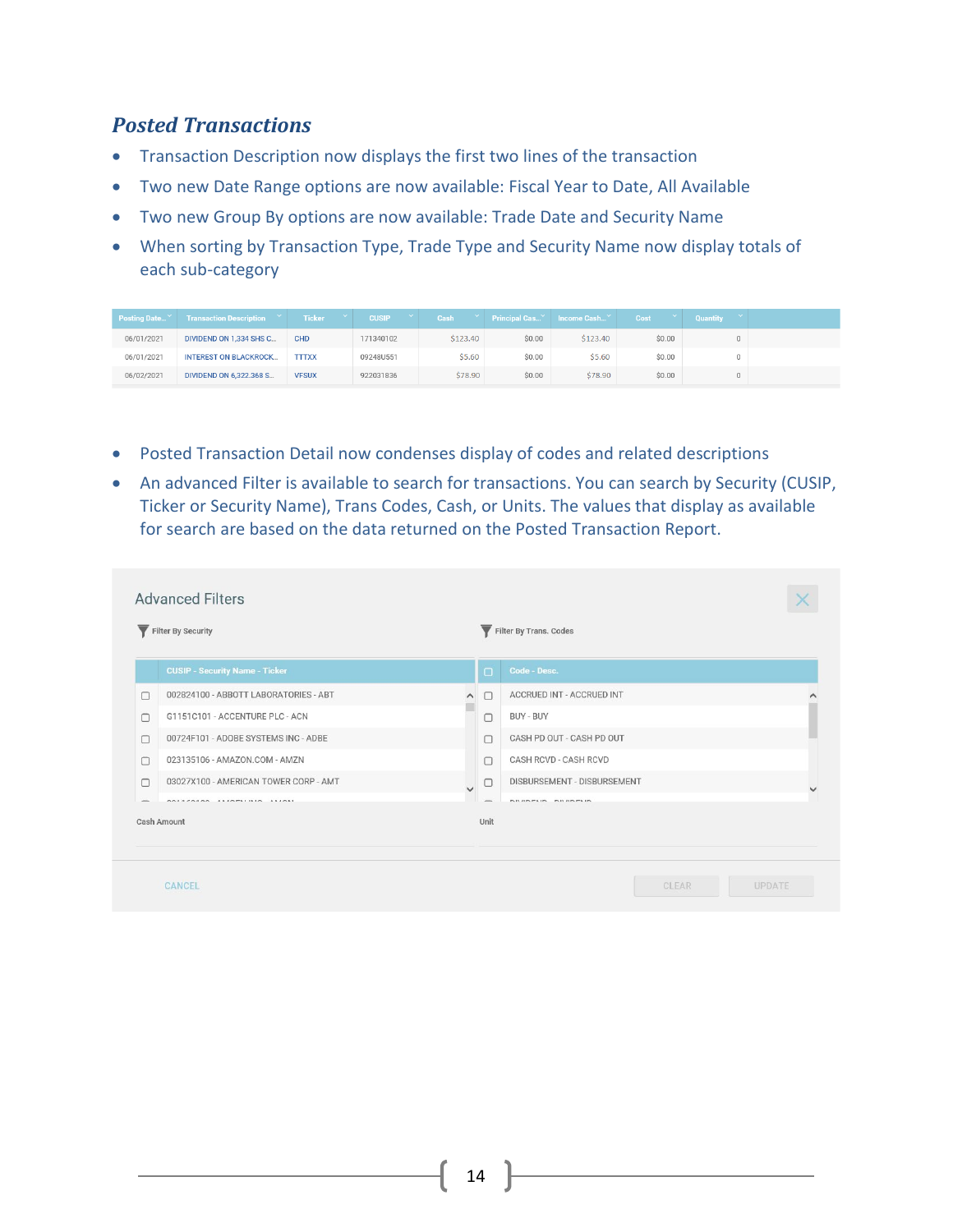### *Holdings*

|                                  |                           | <b>1</b> Portfolio Review Available Cash Transactions |                |                                 | Holdings Tax Lots Accounts File Downloads My Reports |             |                         |                                        |                          |        |            |
|----------------------------------|---------------------------|-------------------------------------------------------|----------------|---------------------------------|------------------------------------------------------|-------------|-------------------------|----------------------------------------|--------------------------|--------|------------|
| Holdings <sup>30</sup>           |                           |                                                       |                |                                 |                                                      |             | 99999999 - ACCOUNT NAME |                                        | $\overline{\phantom{a}}$ |        | $\alpha$   |
| Group By<br><b>Security Name</b> |                           | As Of Date<br>$\mathbf{v}$<br>06/02/2021              |                | ₿                               | View<br><b>Settlement Date</b>                       |             | $\mathbf{v}$            |                                        | 用<br>Settings            | Export | 骨<br>Print |
| Ticker Y                         | $\propto$<br><b>CUSIP</b> | <b>Description</b>                                    | $\mathbf{v}$ . | $\mathbf{v}$<br>Quantity        | Cost                                                 |             | Market Value Y          | $\mathcal{A}$<br><b>Unrealized G/L</b> |                          |        |            |
| <b>ABT</b>                       | 002824100                 | <b>ABBOTT LABORATORIES</b>                            |                | 1,234                           |                                                      | \$12,345.60 | \$987,654.32            | \$123,000.45                           |                          |        | $\wedge$   |
|                                  |                           | CASH                                                  |                | $\begin{matrix} 0 \end{matrix}$ |                                                      | \$100.50    | \$100.50                | \$0.00                                 |                          |        |            |
| <b>DHR</b>                       | 235851102                 | <b>DANAHER CORP SHS BEN INT</b>                       |                | 789                             |                                                      | \$7,890.10  | \$543,210.12            | \$56,789.10                            |                          |        |            |

- Use the 'Group By' Drop Down to view specific categories such as Security Name, Industry Sector, or Sector within Investment Category.
- Use the Calendar Look up to select an earlier as-of-date.
- Choose the View of Settlement Date or Trade Date.

Click on the Ticker to obtain Price and other details of that asset. The following notice appears to let you know that you are leaving the WebLink site:

| <b>Notice</b>                                                                                                                      |                 |
|------------------------------------------------------------------------------------------------------------------------------------|-----------------|
| You are now leaving this website, headed to a third party website not operated by this site.                                       |                 |
| We are not responsible for the content of this new site, nor are we in control of any transactions that occur outside of our site. |                 |
| External link to: http://finance.yahoo.com/q?ql=1&s=ABT                                                                            |                 |
|                                                                                                                                    |                 |
|                                                                                                                                    | <b>CONTINUE</b> |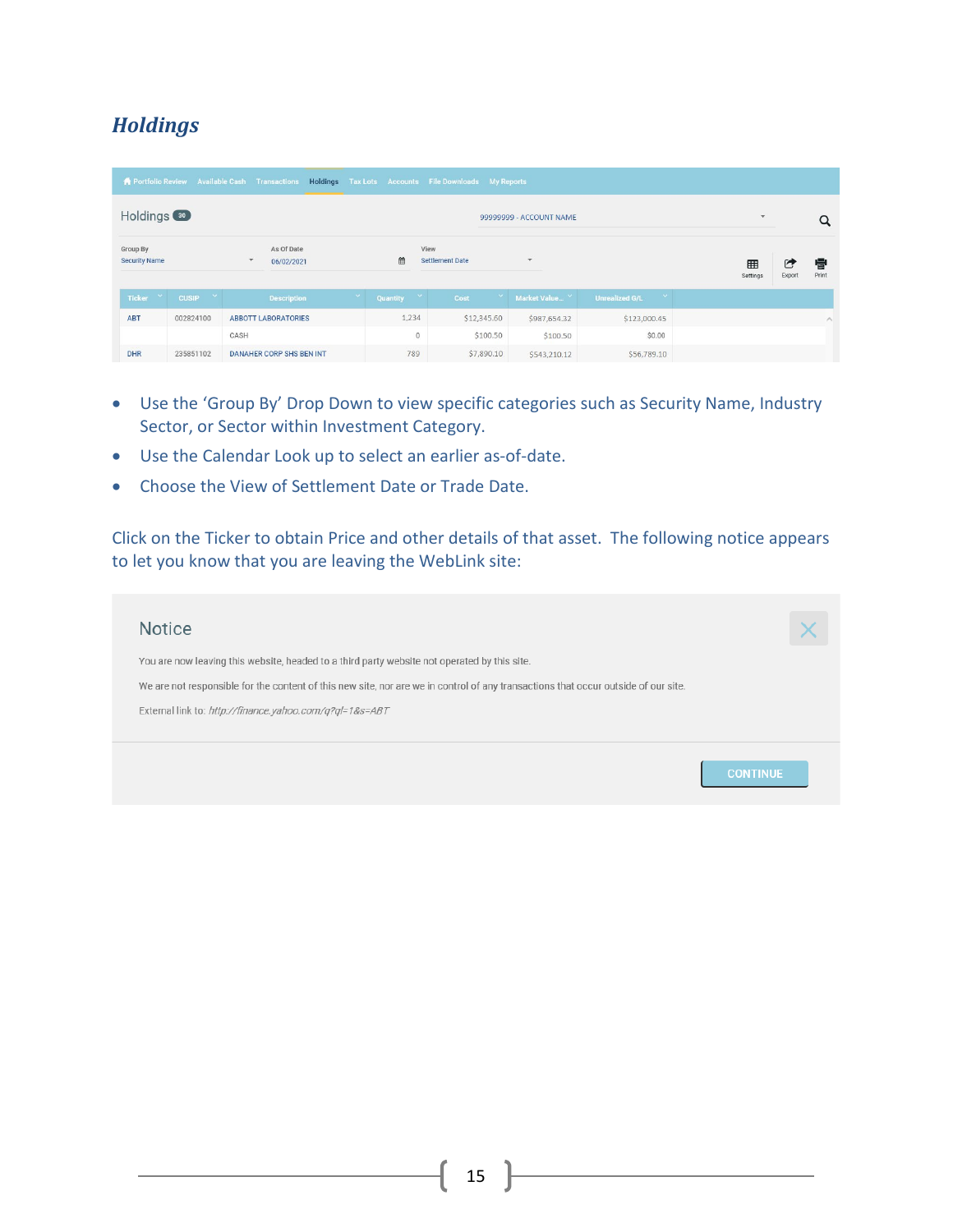### <span id="page-15-0"></span>*Accounts*

| <b>#</b> Portfolio Review Available Cash Transactions Holdings Tax Lots Accounts File Downloads My Reports |                                |                     |                         |                 |                              |                 |
|------------------------------------------------------------------------------------------------------------|--------------------------------|---------------------|-------------------------|-----------------|------------------------------|-----------------|
| Account List (20)                                                                                          |                                |                     | 99999999 - ACCOUNT NAME |                 | $\overline{\phantom{a}}$     | Q               |
|                                                                                                            |                                |                     | Cash                    | Market Value    |                              | Cost            |
| Single Accounts 20                                                                                         |                                |                     | \$1,234,567.89          | \$98,765,432.10 |                              | \$12,345,432.10 |
| Account Groups 0                                                                                           |                                |                     | \$0.00                  | \$0.00          |                              | \$0.00          |
| <b>Consolidated Accounts 0</b>                                                                             |                                |                     | \$0.00                  | \$0.00          |                              | \$0.00          |
| As Of Date<br>曲<br>06/02/2021                                                                              | View<br><b>Settlement Date</b> | $\rightarrow$       | View All Accounts       |                 | ▦<br>G<br>Settings<br>Export | 骨<br>Print      |
| <b>Name</b><br>$\Box$                                                                                      | $\sim$<br>Account Number       | <b>Market Value</b> | $\sim$<br>Cash          |                 |                              |                 |

- Presents Single Accounts, Account Groups and Consolidated Accounts.
- Shows total number of Accounts you have access to, next to Account List
- Displays Summary at the top of Cash, Market Value and Cost
- Detail listing of Accounts in order of Central Accounts, Group Accounts and then Master Accounts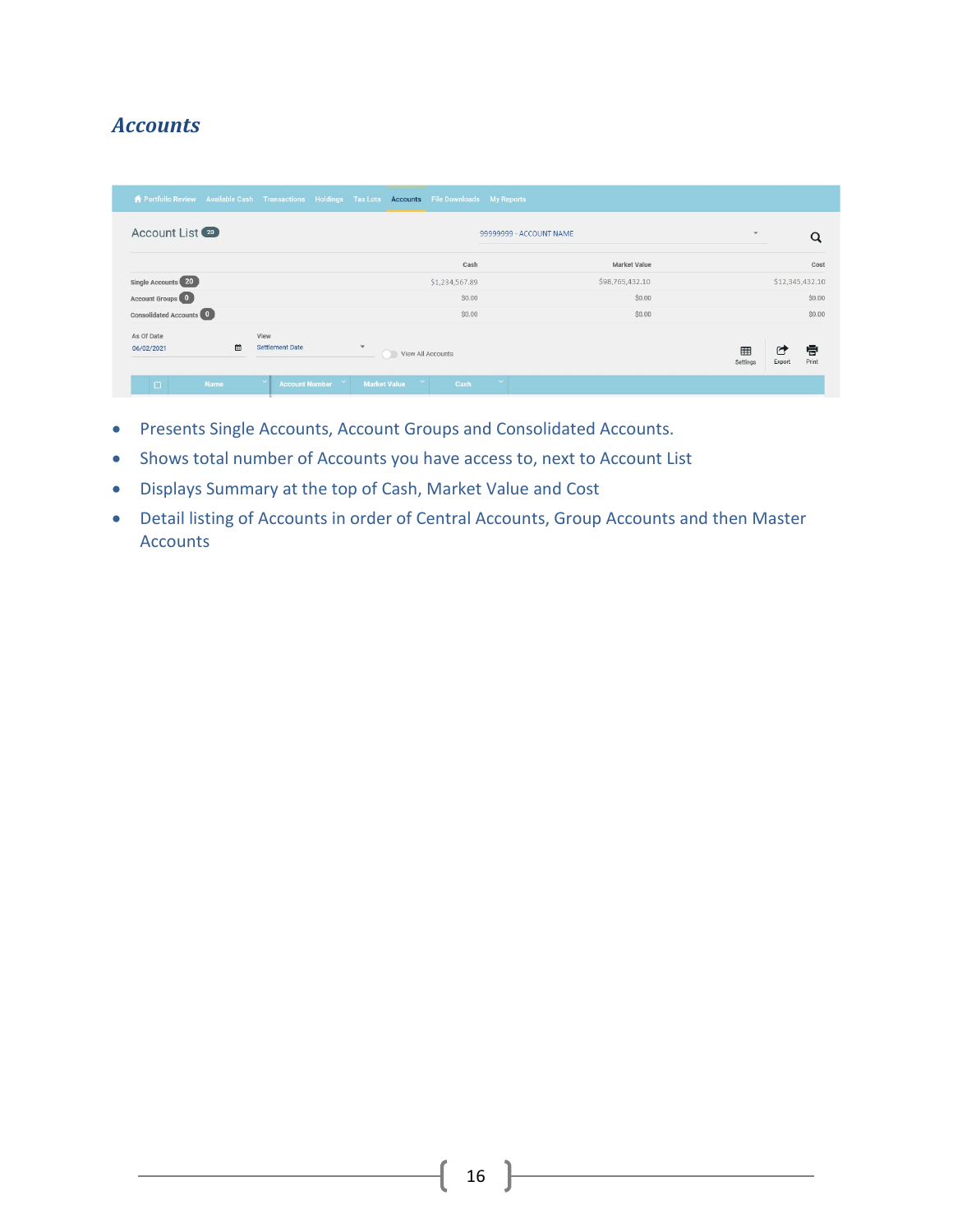## <span id="page-16-0"></span>**Viewing Statements**

### *My Reports*

| <b>LWC</b>                                                                                          |                                |                          |                         | v User Options Alerts/Messages 0 Help Contacts Sign Out |              |         |
|-----------------------------------------------------------------------------------------------------|--------------------------------|--------------------------|-------------------------|---------------------------------------------------------|--------------|---------|
| ▲ Portfolio Review Available Cash Transactions Holdings Tax Lots Accounts File Downloads My Reports |                                |                          |                         |                                                         |              |         |
| Reports                                                                                             |                                |                          | 99999999 - ACCOUNT NAME |                                                         | $\mathbf{v}$ |         |
| $\vee$ Statements (26)                                                                              |                                |                          |                         |                                                         |              |         |
| $\propto$<br><b>Account Number</b>                                                                  | <b>Interested Party Number</b> | <b>Description</b>       | <b>Start Date</b>       | $\mathbf{v}$<br><b>End Date</b>                         |              |         |
| 99999999 ACCOUNT NAME                                                                               | 1111111 IP NAME                | Yearly GRAPHICAL ACCT ST | 01/01/2020              | 12/31/2020                                              |              | $\odot$ |

If you are receiving account statements electronically, use the My Reports menu tab to view them. Here you can view your statement online or use the down-arrow button to the right to download and save your statement.

The Web Statements generated for your account(s) display by date range.

⊕ This button allows you to download your statement\report. The following option appears for you to choose to view your statement from the current session or save it.

| Do you want to open or save Dynamic_Statement__Industry_1_1010000142_20171002_145.PDF (577 KB) from web1.infinity.com? |      |      |        |
|------------------------------------------------------------------------------------------------------------------------|------|------|--------|
|                                                                                                                        | Open | Save | `ancel |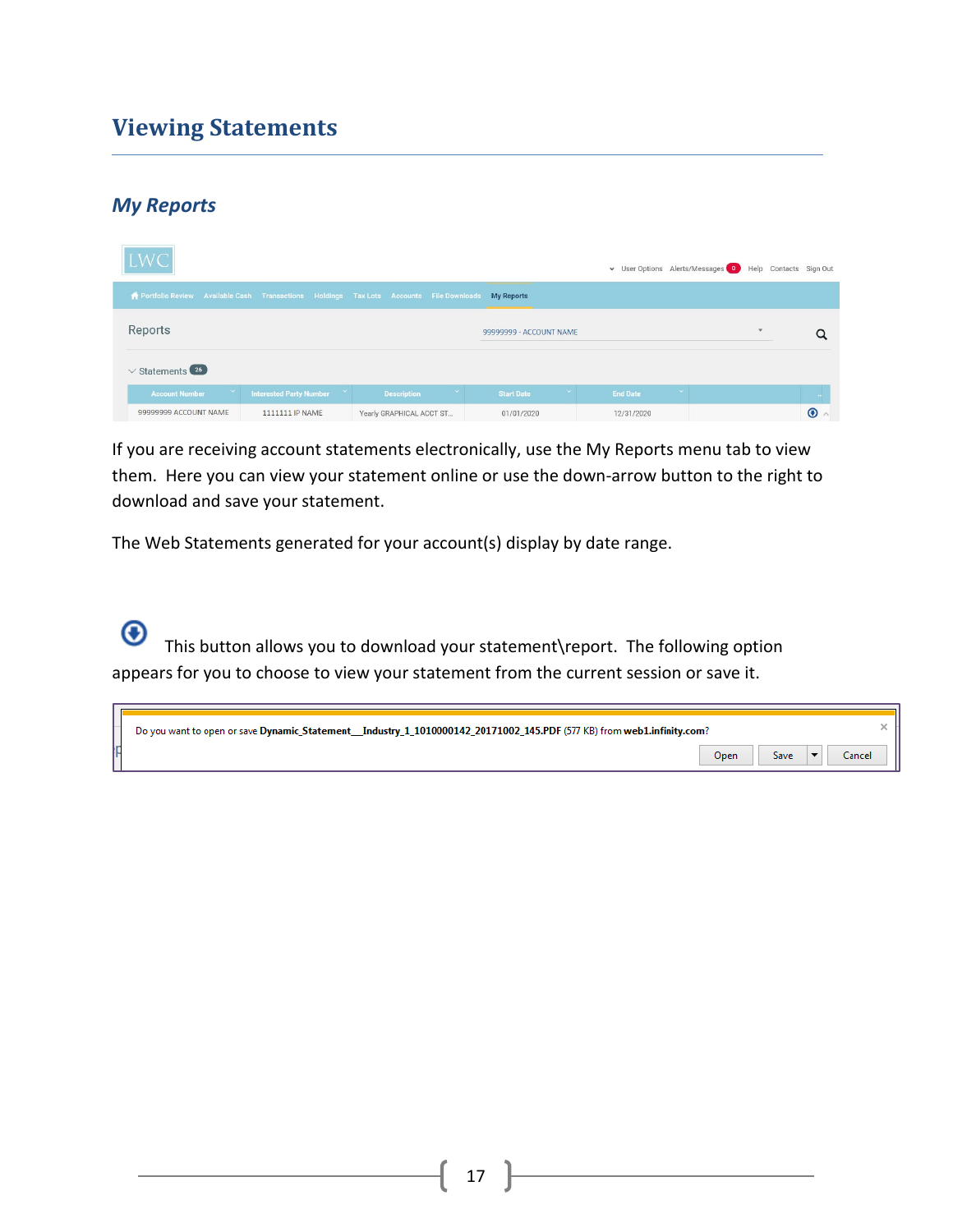# <span id="page-17-0"></span>**Logging Out**

Please remember to **always sign out** of your WebLink when finished viewing your accounts.

This is located at the top right corner of the screen.

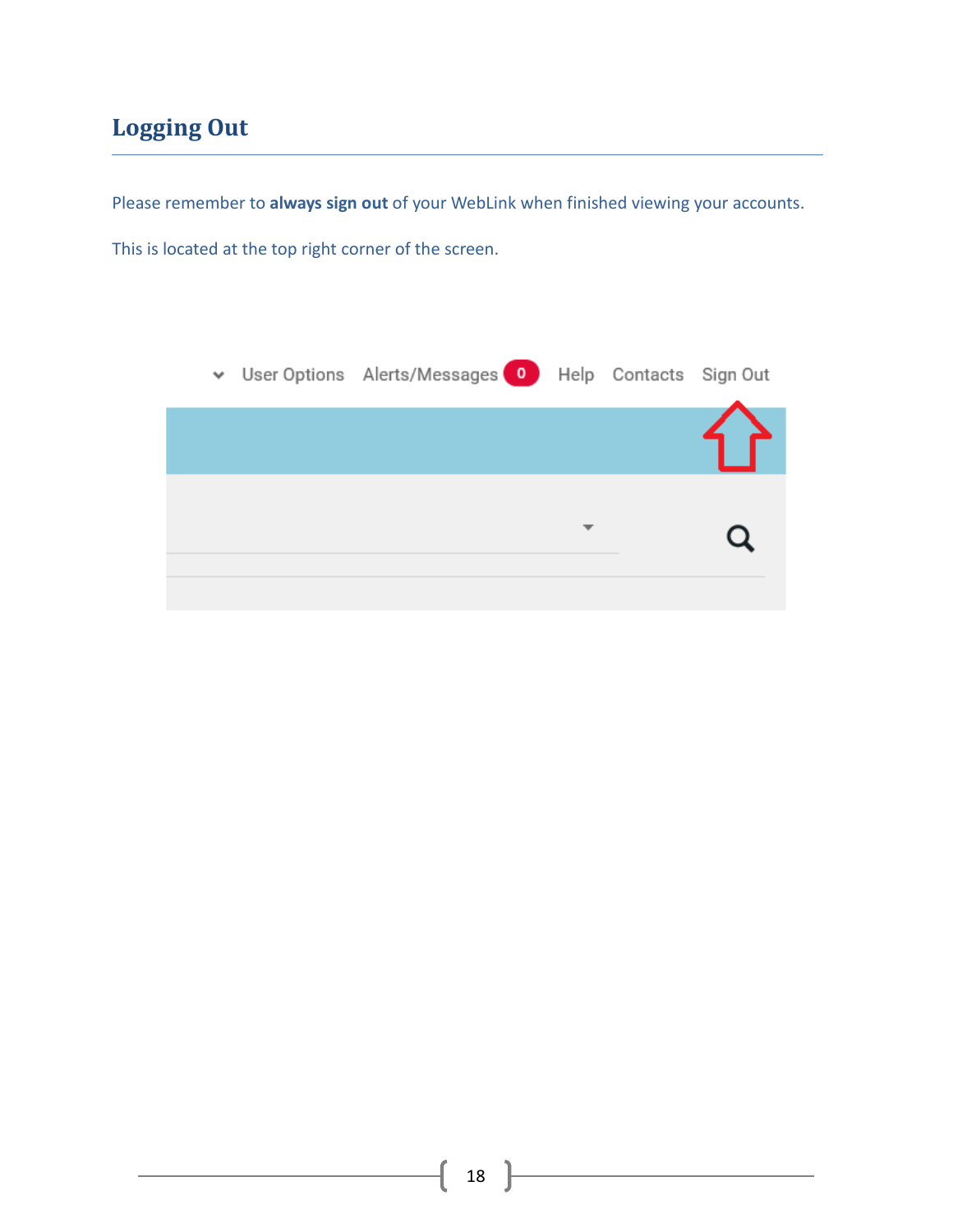# <span id="page-18-0"></span>**Appendix**

## <span id="page-18-1"></span>*Supported Browsers*

Below is a list of supported browsers and their operating systems. Supported browsers include Internet Explorer, Chrome, Firefox, Safari, and Opera. If your browser is not support you will be promoted to update your browser to a supportable version. You will not be able to log into WebLink unless your browser is supported.

| <b>Browser</b>                       | <b>Version</b> |
|--------------------------------------|----------------|
| Internet Explorer (IE) 11<br>MS Edge | 11             |
| Chrome                               | 91.X           |
| Safari                               | 14             |
| <b>Fire Fox</b>                      | 89.X           |
| Opera                                | $4^{\circ}$    |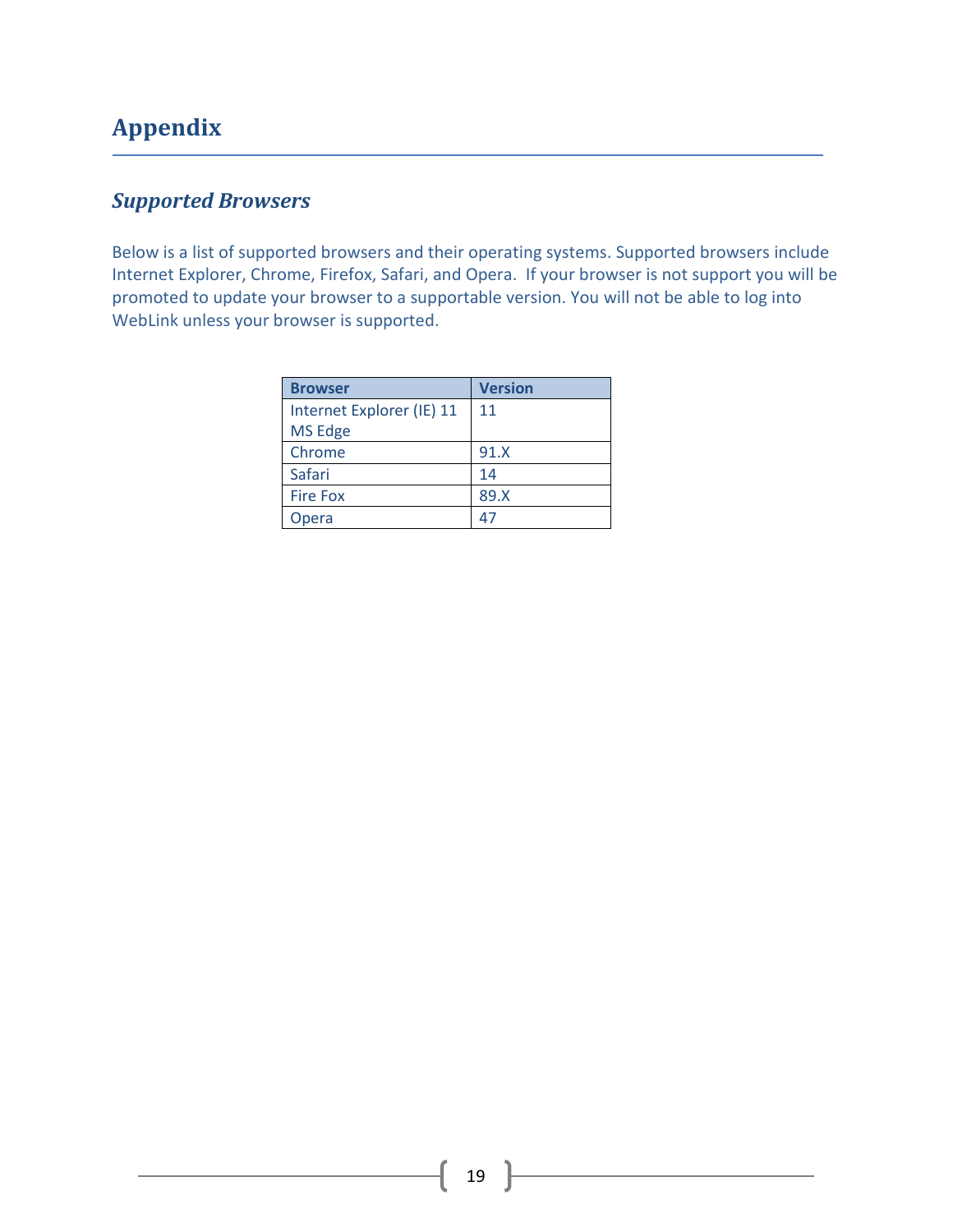### <span id="page-19-0"></span>*Note for Internet Explorer Users*

 $\overline{\phantom{0}}$ 

In order to access WebLink when using Internet Explorer, you must check the Compatibility View Settings as shown below:

1) Click on Tools; then click on **Compatibility View Settings**

| Edit<br>File | View | <b>Favorites</b> | Tools | Help                                                                                                                                                                                                        |                                |
|--------------|------|------------------|-------|-------------------------------------------------------------------------------------------------------------------------------------------------------------------------------------------------------------|--------------------------------|
| Google<br>x  |      |                  |       | Delete browsing history<br><b>InPrivate Browsing</b><br><b>Turn on Tracking Protection</b><br><b>ActiveX Filtering</b><br>Fix connection problems<br>Reopen last browsing session<br>Add site to Start menu | Ctrl+Shift+Del<br>Ctrl+Shift+P |
|              | ベ    |                  |       | View downloads<br>Pop-up Blocker<br>SmartScreen Filter<br>Manage add-ons<br>Compatibility View settings                                                                                                     | $Ctrl + J$                     |
|              |      |                  |       | Subscribe to this feed<br>Feed discovery<br>Windows Update                                                                                                                                                  | b                              |
|              |      |                  |       | Performance dashboard<br>F12 Developer Tools                                                                                                                                                                | Ctrl+Shift+U                   |
|              |      |                  |       | <b>OneNote Linked Notes</b><br><b>Send to OneNote</b>                                                                                                                                                       |                                |
|              |      |                  |       | Report website problems<br>Internet options                                                                                                                                                                 |                                |